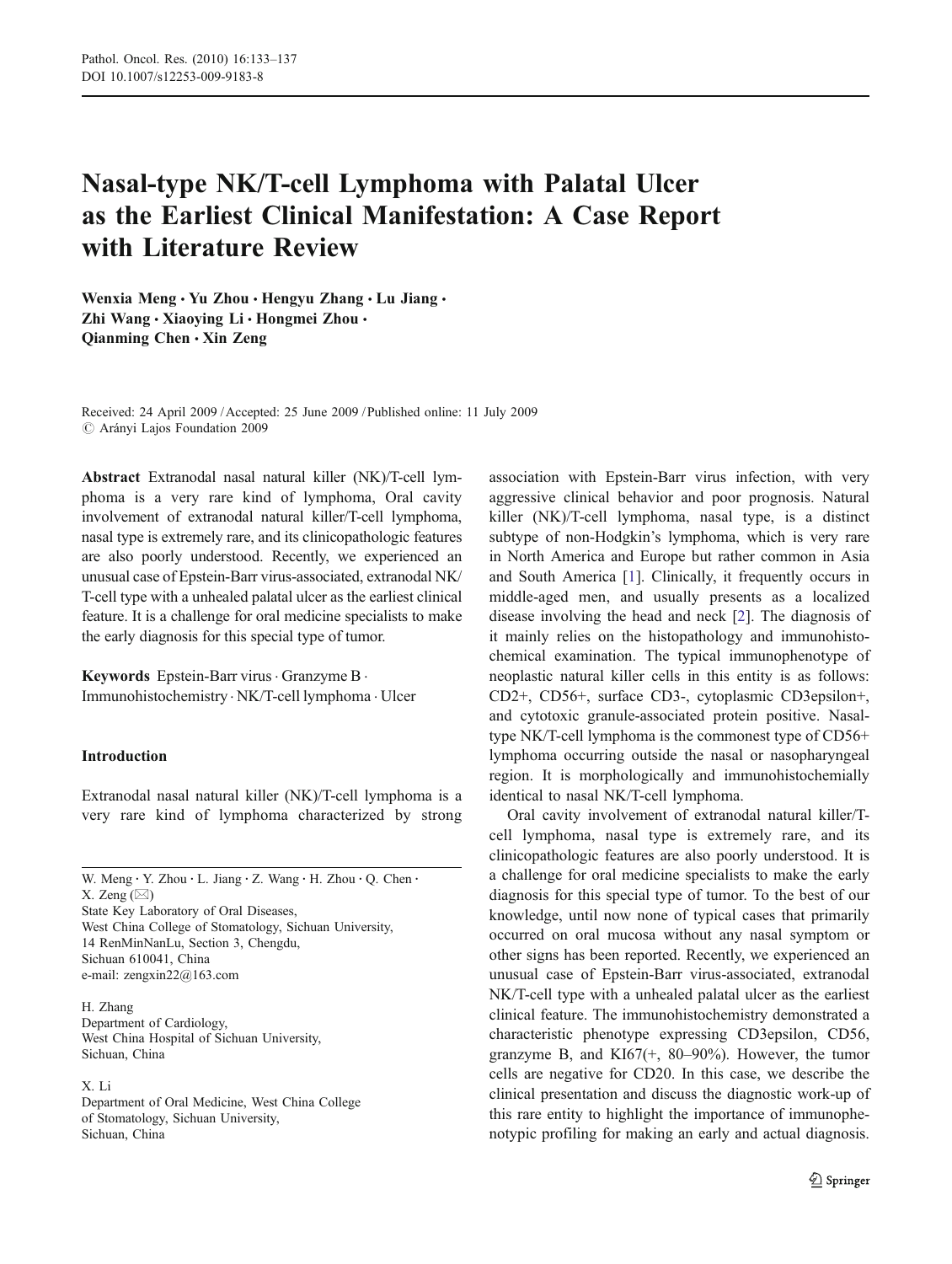<span id="page-1-0"></span>More importantly, we emphasize the primary role of the oral medicine specialists and dentists in the diagnosis process and the possible necessity of referral to an otolaryngologist to prevent misdiagnosis.

### Case Report

A 63-year-old previously healthy chinese woman presented to the West China Hospital of Stomatology, with serious palatal ulceration by an area of 4\*5 cm for about a month (Fig. 1). The mucosa of the hard palate necrotized partly and the large ulceration formed. However, no bony destruction or perforation were observed through systemic examination. Hematoxylin and Eosin Staining had revealed prominent ulceration and necrosis in a local hospital. After the regular topical and general anti-inflammation treatment, the palatal ulcer did not show any sign of healing. The patient's situation continued to worsen, even gradually presented with intermittent haematemesis after that. She had developed spike fevers and fatigue for three weeks before admission, accompanied by occurance of intermittent haematemesis for five times. The total volume of blood loss was about 400 ml. Extensive investigations on the fever and haematemesis, including evaluations for chest CT scan, gastroscope, abdominal ultrasound, as well as blood cultures, were all negative except for the chronic superficial gastritis. The complete blood count showed asphaerinia (HGB: 92 g/L, RBC: 3.27\*1012/L, HCT: 0.28 L /L), leukopenia (WBC: 1.59×10 9 /L), and thrombocytopenia (PLT: 56×10 9 /L). Serum alanine aminotransferase was 99 IU/L, aspartate aminotransferase 218 IU/L, lactate dehydrogenase 573 IU/L, and hydroxybutyric acid dehydrogenase 480 IU/L.



Fig. 1 Serious palatal ulceration and necrosis with an area of 4\*5 cm. The mucosa of the hard palate necrotized partly and the large ulceration formed. However, no bony destruction or perforation observed through systemic examination. ( 'published with the patient's consent')



Fig. 2 Sections of the biopsy specimen obtained from the oral palatal ulceration a Haematoxylin and eosin staining revealed a diffuse infiltration of large and medium-sized lymphoma cells with irregular nuclear contours. The chromatin is fairly dense. (×200)

Haematoxylin and eosin staining of the second palatal biopsy made in our hospital revealed a diffuse infiltrate of large and medium-sized lymphoma cells with inconspicuous nucleoli, and moderately abundant clear cytoplasm. A few small, normal-appearing lymphocytes, plasma cells, and eosinophils were also noted. (Fig. 2).

Immunohistochemical staining of bone marrow showed a normocellular marrow with trilineage hematopoiesis. Meanwhile, the bone marrow aspirate revealed no typical changes among granulocyte series with only relative abundant pale cytoplasm in erythrocytes (Fig. 3a).

Nasal cavity/nasopharynx also did not present typical clinical features and symptoms in the absence of lymphadenopathy according to the patient's chief complaint. However, the hibateral nasal cavity was lined with crust after a complete endoscopic examination of the nasal cavity. No necrotic or malodorous debris was observed. After we got a negative result of lymphoma from a bone marrow biopsy, extensive diagnostic work-ups were carried out. A corona-CT of the nasal part revealed a soft tissue mass in the walls of maxillary sinus, ethmoid sinus, frontal sinus, and right sphenoid sinus. Finally the nasal malignant lymphomas or nasal type NK/T-cell lymphoma presented in the palatal mucosa was suspected.

Fig. 3 a The bone marrow aspirate revealed relatively abundant pale cytoplasm in erythrocytes. Level of BM granulocyte are not low, but easy to see plasma cell b The nuclear staining pattern of Ki-67 expression was evaluated and the quantified Ki-67 expression (the percentage of Ki-67-positive cells to tumor cells) was 80%–90%. (original magnification:  $\times$ 200) c Immunohistochemical staining using an anti-CD3εantibody identified intracytoplasmic reactivity in neoplastic cells. (×100) d Immunohistochemical stain for CD56. Note diffuse membranous positivity for CD56. (×100) e Immunohistochemical staining revealed being positive for granzyme B.  $(\times 200)$  f In situ hybridization with a specific RNA probe demonstrated strong EBER-1 expression in neoplastic cells. (×100)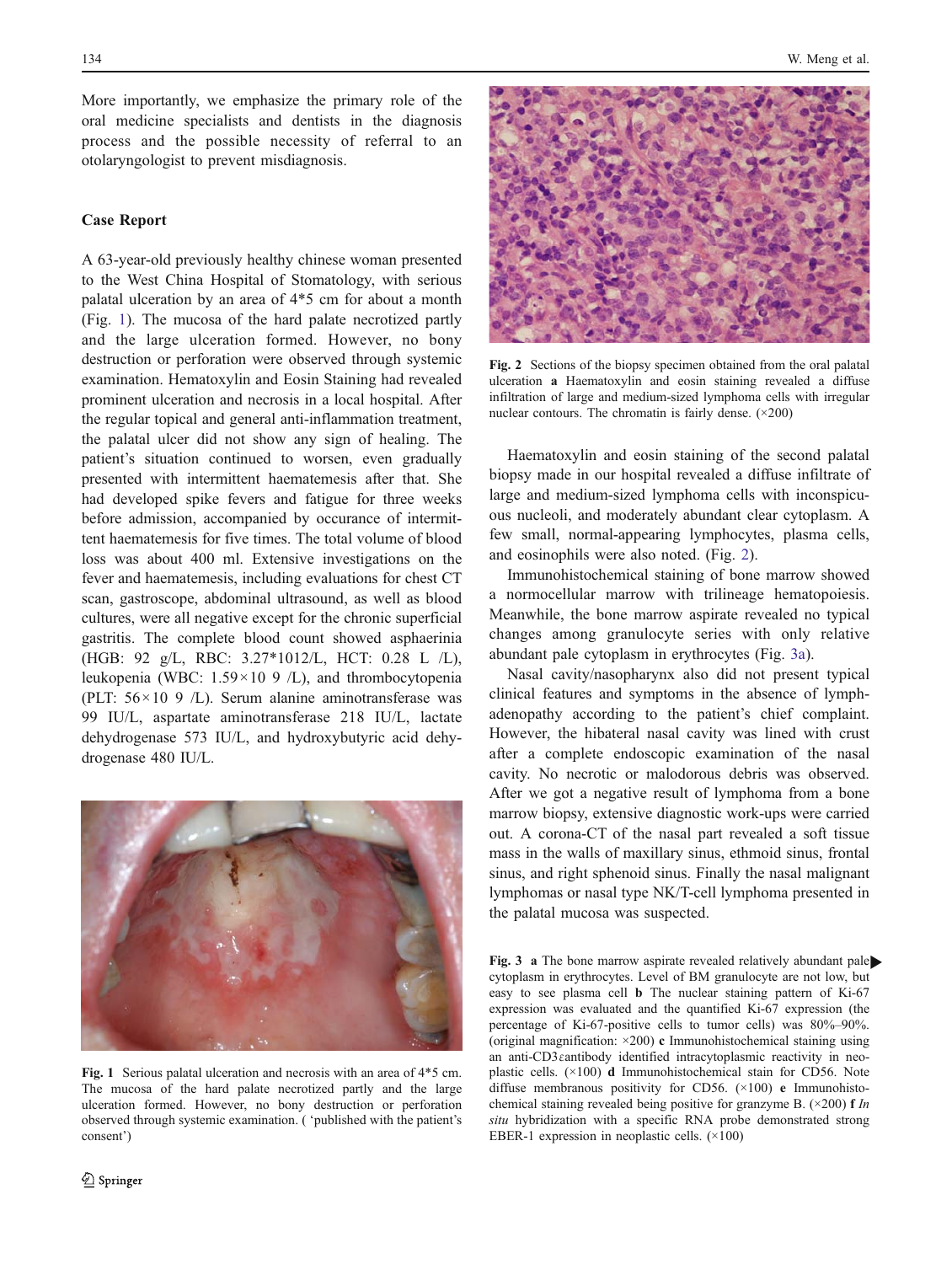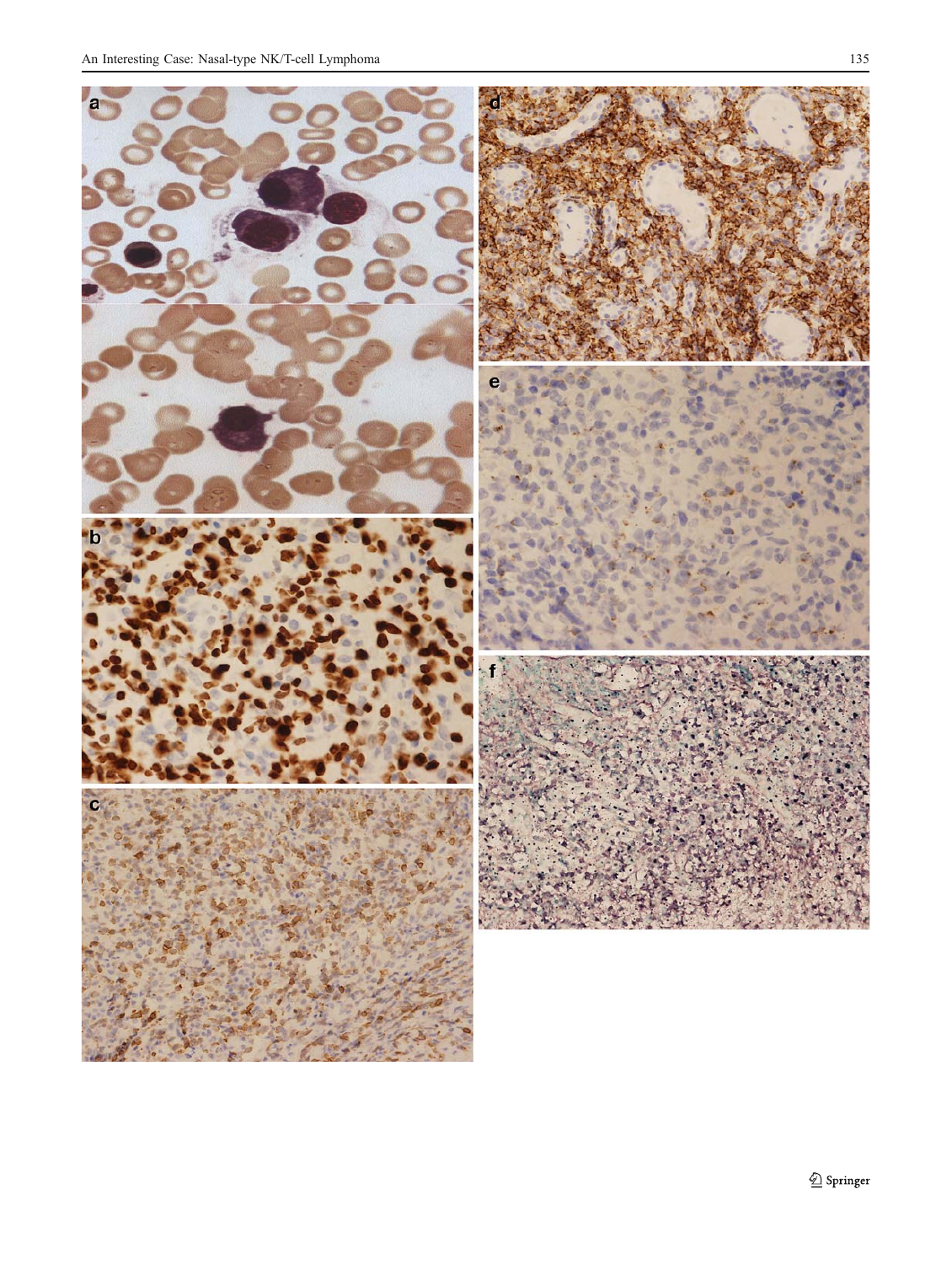Immunohistochemical studies were performed on paraffin sections of both right nasal vestibule and the top palate necrosis tissue. Both of the sections of the biopsy specimen showed the same results. The cell proliferation marker, Ki67, was positive in virtually every cell (80–90%) (Fig. [3b](#page-1-0)). The cells showed strong cytoplasmic staining with poly-CD3[epsilon] (Fig. [3c\)](#page-1-0), cytoplasmic and membranous staining with CD56 (Fig. [3d](#page-1-0)), as well as being positive for granzyme B (Fig. [3e](#page-1-0)), but negative for CD20. We also performed in situ hybridization using an EBVencoded small nuclear RNA (EBER)-1 probe. EBER-ISH was strongly expressed by the tumour cells (Fig. [3f\)](#page-1-0). From these results, the patient was finally diagnosed as nasal-type extranodal NK/T-cell lymphoma (invasive, WHO).

# Discussion

In the recent World Health Organization (WHO) classification of hematopoietic and lymphoid neoplasms, two major neoplasms deriving from mature NK/T cells are recognized: the nasal/nasal-type T/NK-cell lymphoma and the aggressive NK cell leukemia/lymphoma [\[3](#page-4-0)]. Nasal NK/T-cell lymphomas are more common in Asia and South America than in Europe or North America. These tumors often present intranasally, and have been reported to spread to multiple extranodal sites including the gastrointestinal tract, lung, skin [\[4](#page-4-0)–[6](#page-4-0)], even involving in the spine [\[7](#page-4-0)]. Progression of the disease may also lead to septal perforation and result in destruction of the hard palate, and the prognosis of these lymphomas is usually poor.

Generally, NK/T-cell lymphomas originated at other sites but nasal cavity/nasopharynx do not present with the relatively specific signs and symptoms associated with disease progression. So there are possibilities for misdiagnosis or delayed diagnosis in such cases. Sometimes, it is also difficult to make histological diagnosis precisely, because tumors imbedded in large necrotic areas and neoplastic infiltration may be admixed with small lymphocytes, plasma cells, eosinophils, and histiocytes, and thus the entity could be misdiagnosed as chronic inflammation. In the present case, according to relatively nonspecific signs, symptoms, and the HE staining of the first palatal biopsy in another hospital, the patient was diagnosed as serious oral ulcer by oral maxillofacial surgeon and pathologist in that hospital. After regular topical and general anti-inflammation treatment, the palatal ulcer did not show any sign of healing. The patient's situation continued to worsen, even presented gradually with intermittent haematemesis after that. Extensive diagnostic work-ups were carried out, including gastroscope, abdominal ultrasound, bone marrow aspirate, as well as blood cultures. The patient was

finally diagnosed as nasal-type extranodal NK/T-cell lymphoma according to a corona-CT of the nasal part and immunohistochemical studies. One point of interest in our case report is that the primary unhealed necrosis ulcer occurred in the oral cavity albeit without any nasal symptom or other signs. In addition, the patient in our case reported here was a healthy and immunocompetent woman when the palatal ulcer appeared initially. However, in previously reported cases, NK-like T-cell lymphomas have typically been described in the setting of immunosuppression and organ transplantation [\[8](#page-4-0)]. That is the other characteristic of our case distinguished from cases reported previously.

To avoid a delayed diagnosis, the oral medicine specialists should be careful when evaluating a patient with serious palatal ulcer. Examining the nasal cavity or even repeated biopsy are both necessary. Otherwise, an endoscopic examination is essential for detecting any mucosal or structural abnormality of the nasal cavity with no typical clinical symptoms, but with the formation of refractory palatal ulceration. Meanwhile, the primary role of the otolaryngologist in the management of patients with sinonasal malignancy is to make an early diagnosis.

Immunohistochemical and molecular genetic early diagnosis is of crucial prognostic relevance. The NK-cell phenotype of the neoplasm is highlighted by the expression of the NK cell marker CD56 [[9\]](#page-4-0), with absence of surface CD3. In addition, the cells express cytoplasmic CD3epsilon+, characteristically expressed by NK cells and some cytotoxic T cells. There is a great deal of overlap between markers of NK-cell differentiation and those for CD8+ T-cell differentiation (cytotoxic T-cells), including being positive for granzyme B, which is consistent with our report. Otherwise, previous reports have shown that the bone marrow involvement based on morphologic examination is rare.

Ki-67 is a nuclear antigen expressed by dividing cells. Thus, the percentage of Ki-67-positive cells reflects the proportion of actively proliferating tumor cells. A recent study in peripheral T-cell lymphoma showed a positive correlation with poor prognosis [\[10](#page-4-0)]. It was also reported by Kim S. J. et al. [[11](#page-4-0)]. that High Ki-67 was associated with a worse overall survival (OS;  $P=0.021$ ) and diseasefree survival (DFS;  $P=0.044$ ). In multivariate analysis, Ki-67 expression and primary site of involvement were found to be an independent prognostic factor for OS and DFS in patients with extranodal NK/T-cell lymphoma  $(P<0.05)$ .

EBV has been associated with a variety of lymphoproliferative disorders including B-cell, T-cell neoplasms, Hodgkin lymphoma, and NK-cell lymphomas [[12\]](#page-4-0). More than 80% of B-cell lymphomas and 30% of T-cell and NK/ T-cell lymphomas are EBV positive in Japan [[13\]](#page-4-0). As seen in this patient, the case reported herein was positive for